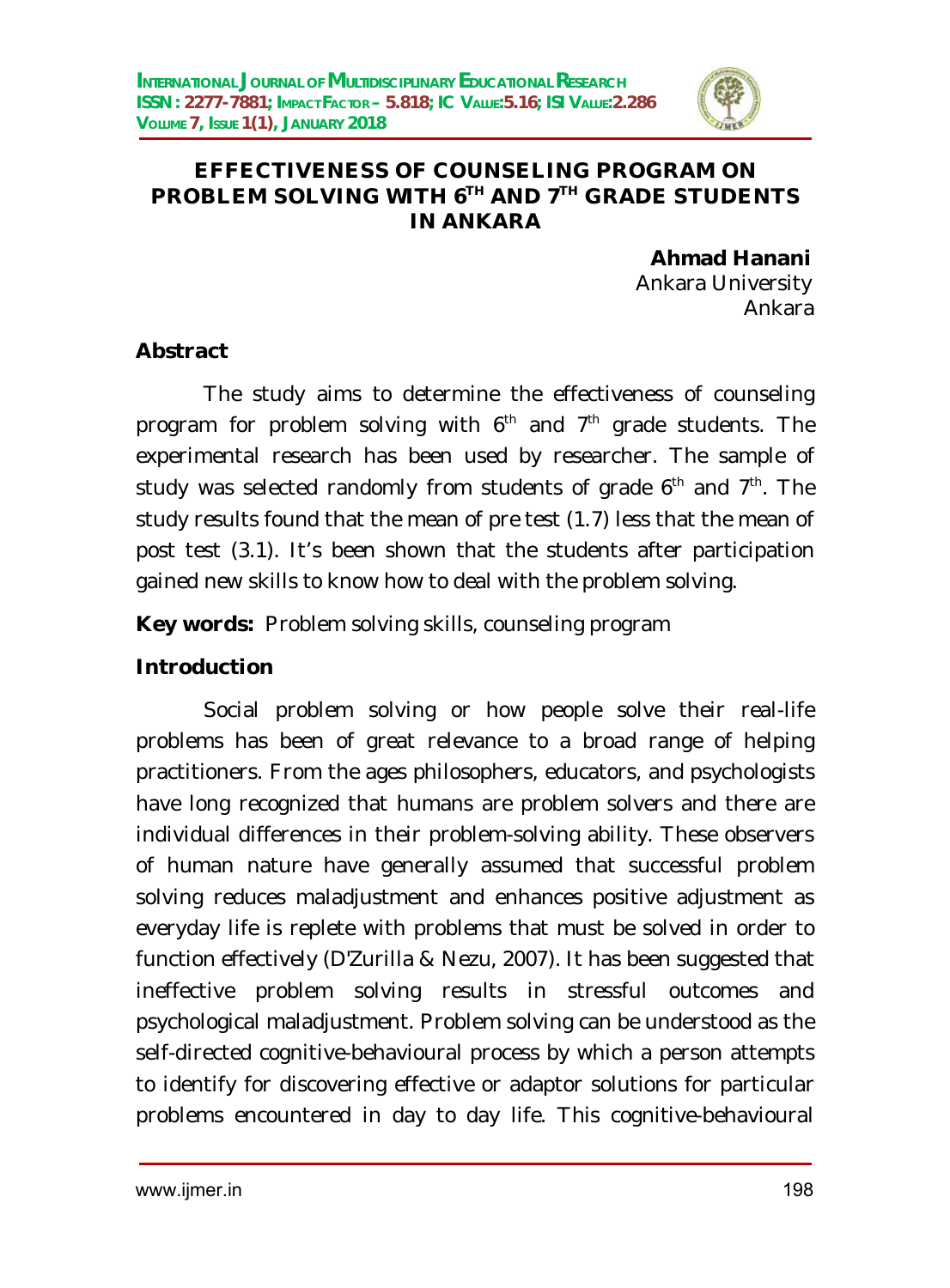

process makes available a variety of potentially effective solution for a particular problem, and it increases the probability of selecting the most effective solution from among the various alternatives (D'Zurilla & Nezu, 1999). Problem solving is conceived here as a conscious, rational, effortful, and purposeful activity (D'Zurilla & Nezu, 2007).

Findings in educational psychology show that expert problem solvers master a large body of easily accessible domain-specific knowledge (Brown, 1992; De Corte, 1991). This skill can serve as learning tool because students can use it in diverse subject areas and for tasks of different scope and specificity. Mastering and applying problem solving is essential critical for successful performance (Alexander, Graham, & Harris, 1998; Pressley & Hilden, 2006; Rodro Aguez-Fornells,& Maydeu-Olivares, 2000; Weinstein, Husman, & Dierking, 2000). Problem-solving is considered a coping strategy that increases general competence and adaptation (D'Zurilla & Nezu, 1990) in real world settings. In order to improve problem solving to enhance effective coping skills, psychological adjustment, and prevent severe stress symptoms among students; effective problem-solving programs should be implemented.

In recent years, Psychologists' studies are moving towards a new approach aims building education system on new scientific and rational bases, in addition to the development of science and the advent of the age of technology. Therefore, the importance of problem solving skills and the place of learning on the student's life is highlighted as the top of the learning pyramid. It is an effort in the information processing model to consider the individual's behavior in the light of the information he receives. Thinking strategies enable students to adjust their thinking processes It remains to them what has been tried for the problem, so learning and learning the colors of problem-solving behavior is easy to happen moving to new positions (Melhem, 2001).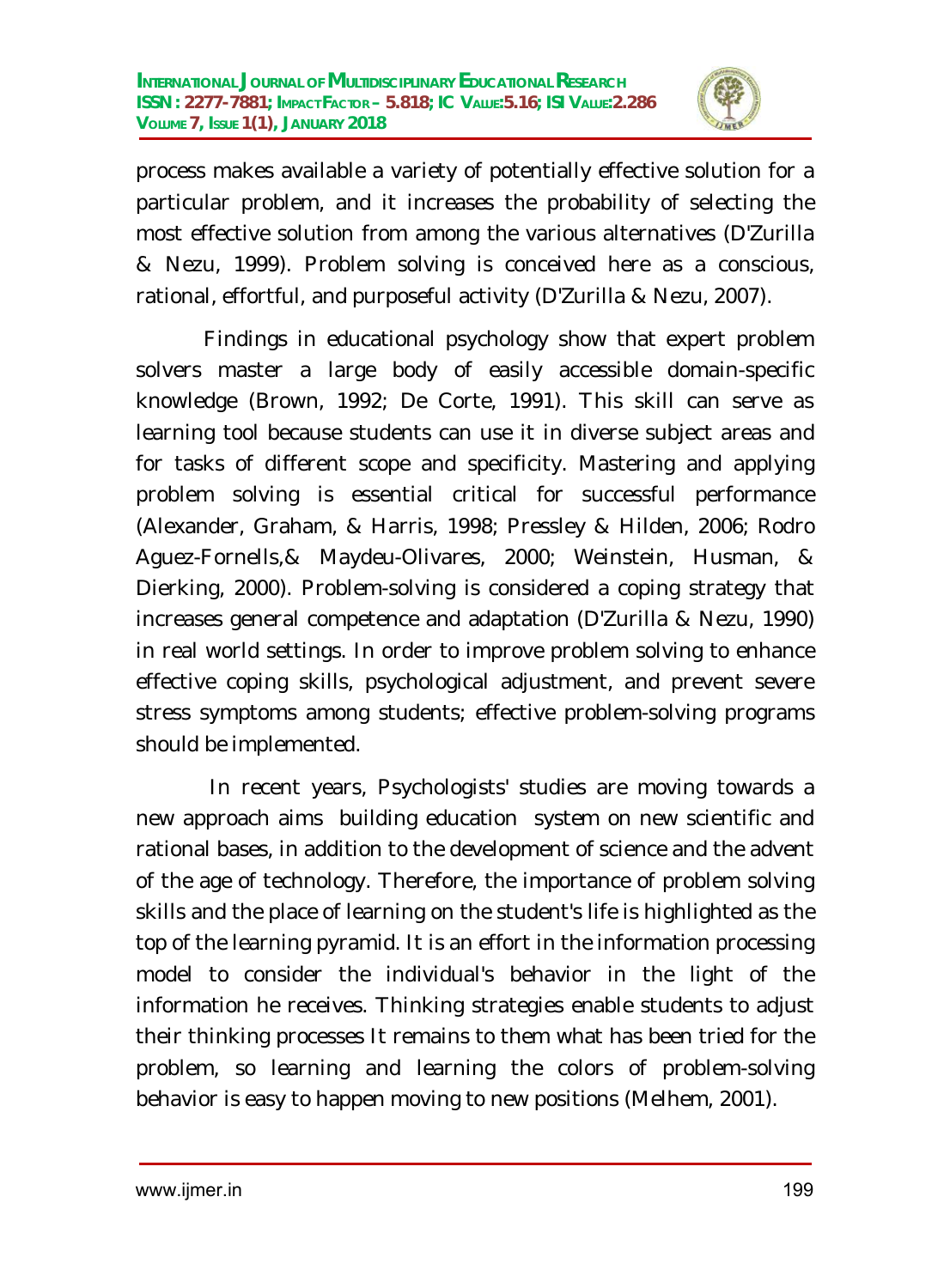

In the last century psychological and emotional status of many students in primary and secondary schools has been vastly affected by various aspects. This condition has caused many students feeling psychologically and emotionally disturbed. The consequences of this distress are serious and far-reaching effects which include school dropouts, students behaving in ways that are deemed inappropriate, failure in exams and even suicide in extreme cases. This is supported by a body of evidence that demonstrate increasing levels of mental, emotional and physiological distress among students (Wambui, 2015). Different strategies have been discussed and enacted by the education sector in an attempt to address issues that affect students. On top of these strategies featured the strengthening and streamlining guidance and counseling services in schools as a potent panacea for the problems being faced by students (Tan and Goh, 2002). Guidance and counseling services are essential elements in various discipline specially which includes management of people in all societies even the most primitive societies grew out of the necessity of guiding individuals' behavior patterns in the interests of the group (Natesan, Hutagalung, Lau Poh, Rushdan ,2016).

# **Definitions**

**Counseling Program** provides students with the opportunity to learn more about themselves and others before they have problems learn interpersonal skills before they have they can draw on their skills to address development in the four major areas are central to the program: academic, personal/ social, career, and community involvement (Gysbers, 1997a, 1997b; Gysbers & Henderson, 2012; Gysbers, Lapan & Jones, 2000; Sink & MacDonald, 1998; Wittmer, 1993).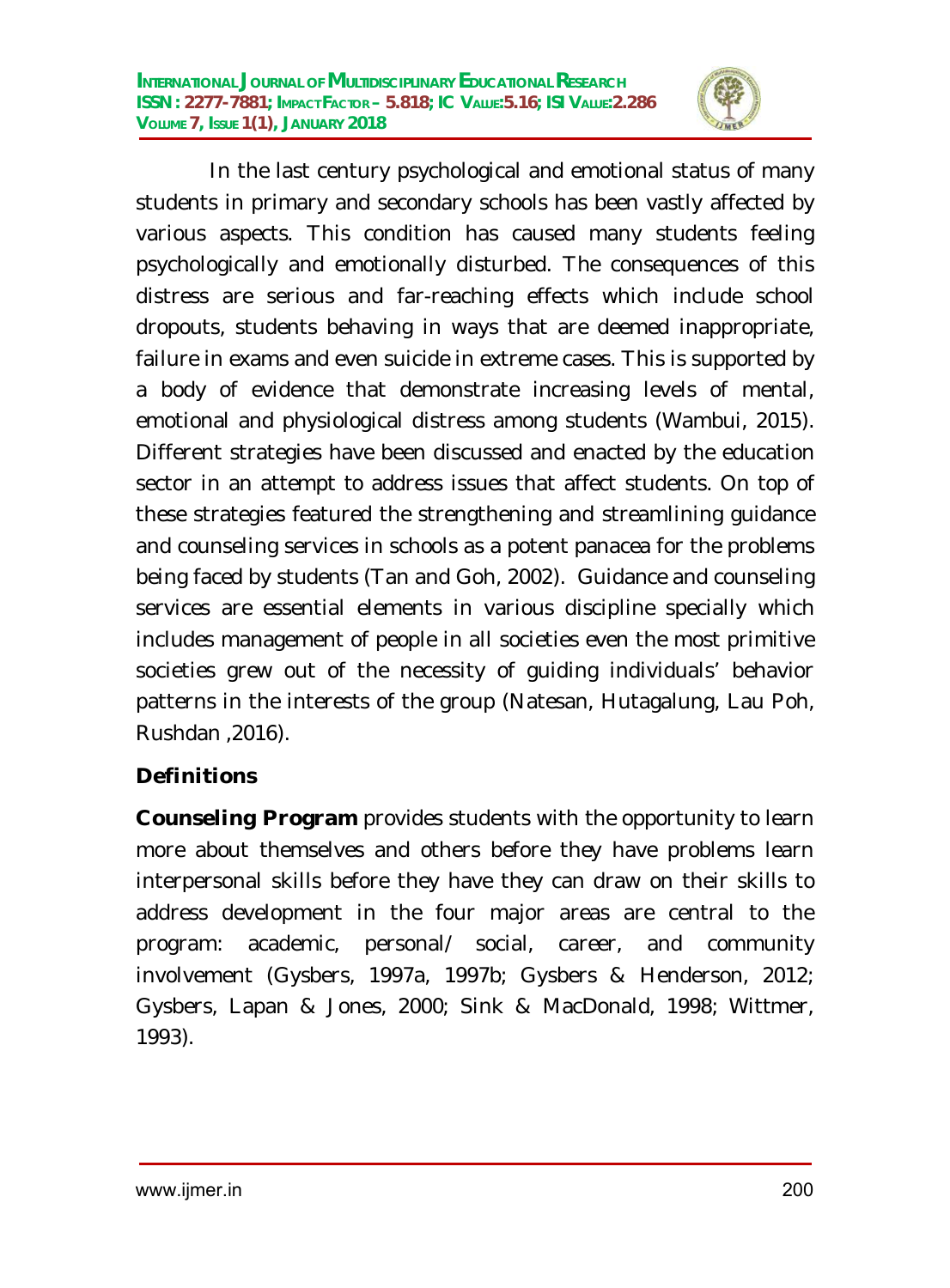

**Problem Solving Skills** is a cognitive process in which the individual tries to identify, discover, and invent effective means to deal with problems faced in his daily life (Cormier & Nurius, 2003).

### **Purpose of the study**

The purpose of the study is to determine the effect of counseling program on problem solving skills for  $6<sup>th</sup>$  and  $7<sup>th</sup>$  grade students. Considering problem solving as an important factor in interpersonal relations, the results of this study is important as it will help to determine the effect of counseling program on adolescents, demonstrate problem solving as an improving quality and present a source data for the scientists and psychological counselors who will study this topic, and they will also contribute to knowledge about problem solving training in the related literature.

The question below will be answered in this study according to the aims mentioned above.

 $\triangleright$  What is the effectiveness of counseling program in problem solving skills for middle school students in Ankara?

## **Methodology**

The study is a pretest-posttest-control group experimental study. The study group consists of 10 students that have studied at one of Arabic middle schools in Ankara in 2015-2016 academic years. All of students had been selected randomly into the experimental study groups.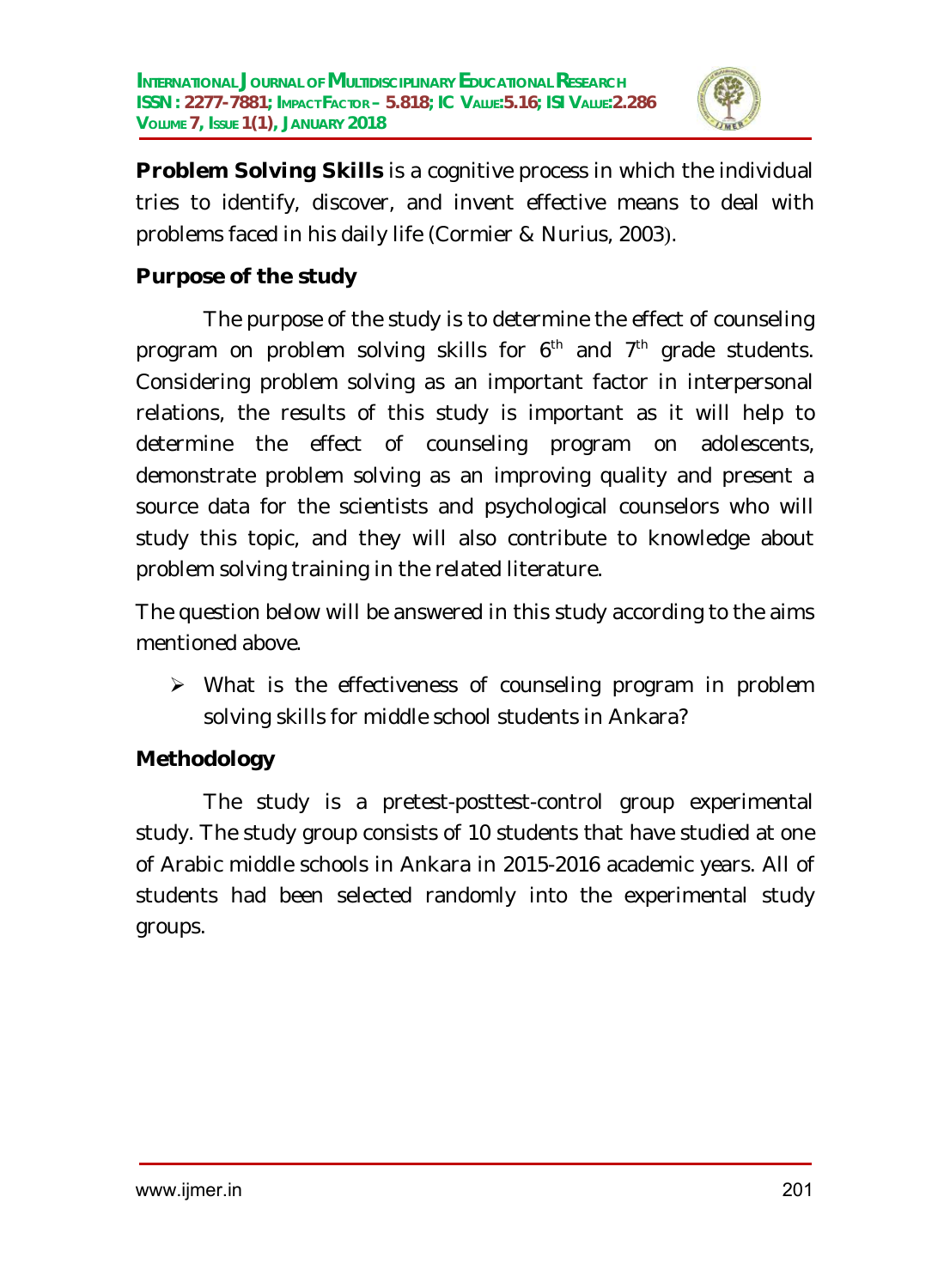

Table 1 Experimental Processes Administered to Study Groups

| <b>Pre-test</b>          | <b>Process</b> | post-test        |
|--------------------------|----------------|------------------|
| Group 10 students $\Box$ | five sessions  | Group 10 student |

### **Procedure**

As part of the study, specific procedures have been applied on the study group. At first, five sessions group counseling activities based on the related literature have been developed by the researchers to improve the problem solving and decision making skills of the students in the experimental group. These activities have been carried out as a single session between 45 -60 minutes a week, in total for 5 weeks. The contents of the problem solving training program carried on the experimental group are:

In First Session meeting of the group members had been done and did the pre test " by interview one by one " before starting program, and after that the session aimed to prepare the group to process and identifying them. In second Session the problem was introduced to the participants, and that session aimed for help student to gain new problem solving skills, and developing a way of thinking about problem and learning how to start with the first step for solving .In third Session problem solving strategies was introduced and that session aimed to explain the students problem solving strategies, how to determine the problem factors, causes and consequences of problem In fourth Session the decision making session aimed to gain students how to make alternatives for solving problem and to know the steps of taking a decision and process of choosing the most suitable alternative. In fifth Session which was the last session, has the ending and evaluation activated, and did the post test "by interviews for each of them " to know the effect of program on the student.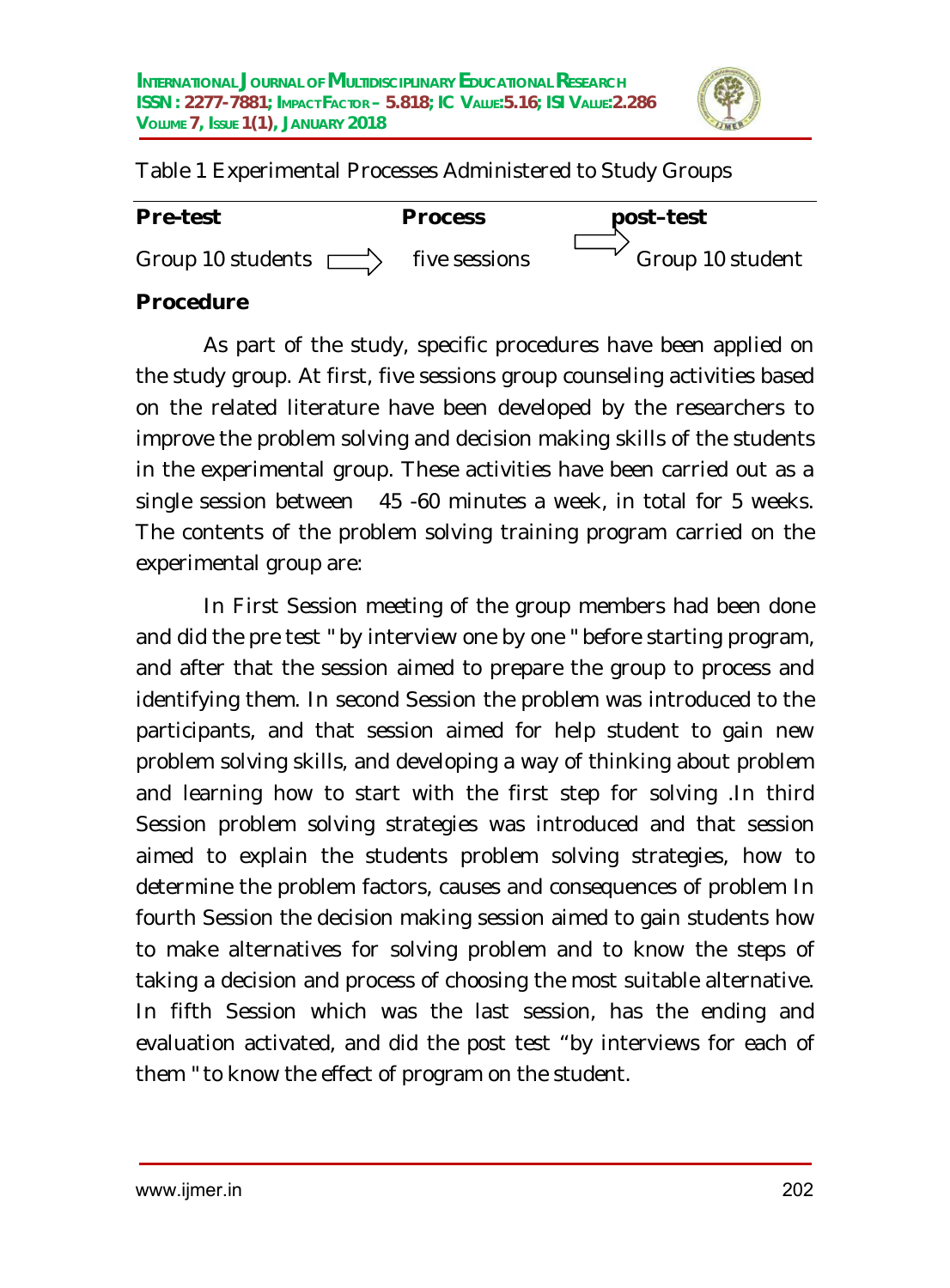

#### **Data Collection Instrument**

In the study, problem solving interview question form was developed from previous studies by the researcher, and approved from five experts in this field. It consists of 10 questions, which is easy and fast to answer.

# **Data Analysis**

In order to know if the program had positive or negative or nothing effect after the implementation of the program the data had been analyzed. After the analysis of the data, there was a significant difference for the posttest, it means the implementation of program affected positively.



Table 2: The mean for pretest was 1.70, it meaning that their answers closed to hardly true

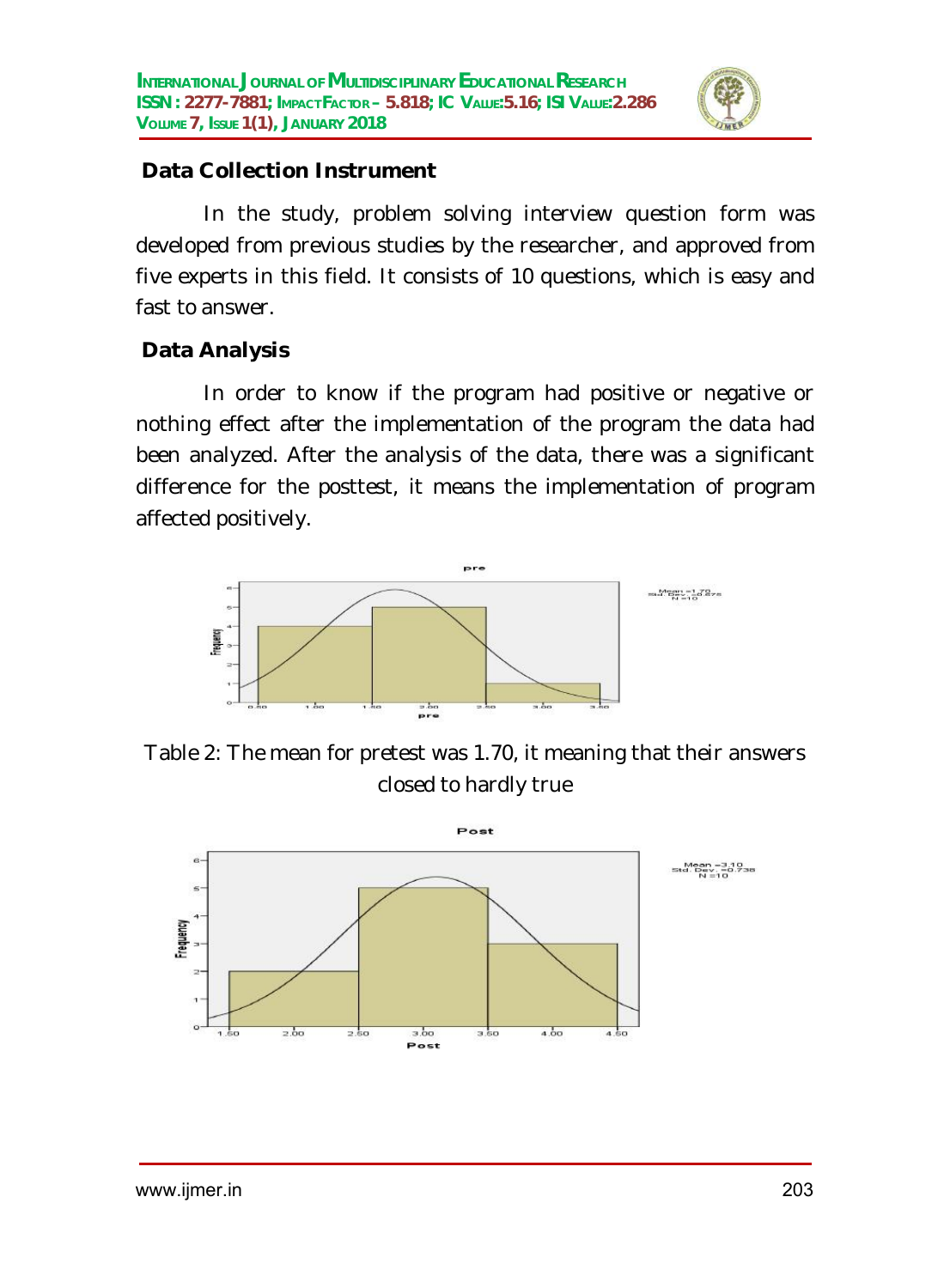

Table 3: The mean for posttest was 3.10,it meaning that their answers closed to Moderately true

|                        |         | Post   | Pre     |  |
|------------------------|---------|--------|---------|--|
| N                      | Valid   | 10     | 10      |  |
|                        | Missing |        | 0       |  |
| Mean                   |         | 3.1000 | 1.7000  |  |
| <b>Skewness</b>        |         | $-166$ | .434    |  |
| Std. Error of Skewness |         | .687   | .687    |  |
| Kurtosis               |         | $-734$ | $-.283$ |  |
| Std. Error of Kurtosis |         | 1.334  | 1.334   |  |
| Sum                    |         | 31.00  | 17.00   |  |

Table 4 means, the program had positively effect on the participant with the program.

### **Result**

The results show that according to the above table (4), the mean of pre-test is (1.7), the mean of post-test is (3.1), so that the mean of posttest is the highest. According to that result mean the program has effectiveness on the student's participants at the counselling program. So that mean is the program help students who participant with the sessions of program to enhance their problem solving skills.

## **Conclusion**

 The majority of effectiveness of counseling program showed that the mean of post-test more than pre-test because the input of the program activities are helpful in effectively running their services. Counseling intervention is required to carry out various development programs and growth in students.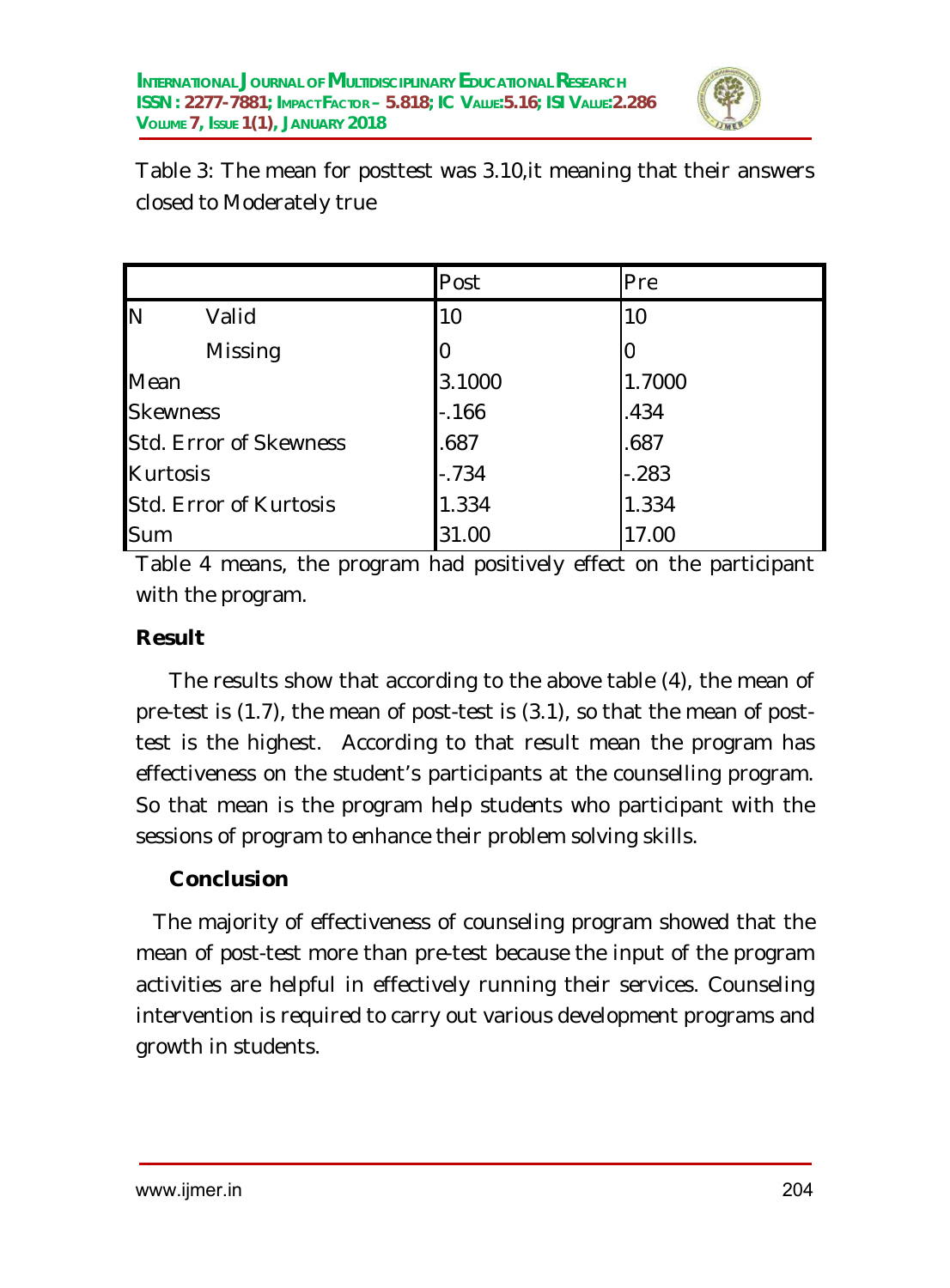

## **References**

Alexander, P., Graham, S., & Harris, K. (1998). A perspective strategy research: progress and prospects. Educational Psychology Review, 10, 129e154.

Brown, A. L. (1992). Design experiments: Theoretical and methodological challenges in creating complex interventions in classroom settings. Journal of the Learning Sciences, 2, 141 178.

Cormier, S. and Nurius, P (2003). Interviewing and change strategies for helpers. Brooks/Cole: Thomson Learning Academic Resource Center.

D'Zurilla, T. J., & Nezu, A. M. (1990). Development and preliminary evaluation of the Social Problem-Solving Inventory. Psychological Assessment: A Journal of Consulting and Clinical Psychology, 2, 156- 163.

De Corte, E. (1991). Improving problem-solving skills in mathematics: Toward a research-based intervention approach. The School Field, 2, 41 76.

D'Zurilla, T. J., & Nezu, A. M. (1999) Problem-solving therapy: A social competence approach to clinical intervention. (2nd ed). New York: Springer Publishing.

D'Zurilla, T. J., & Nezu, A. M. (2007) Problem-solving therapy: A positive approach to cilinical intervention (3rd ed). New York: Springer Publishing

Kanga, B., Nyaga, V., Barchok, H (2015). Effectiveness of Guidance and Counselling Services in Enhancing Students' Adjustment to School Social Environment in Public Boarding Secondary Schools in Kenya ,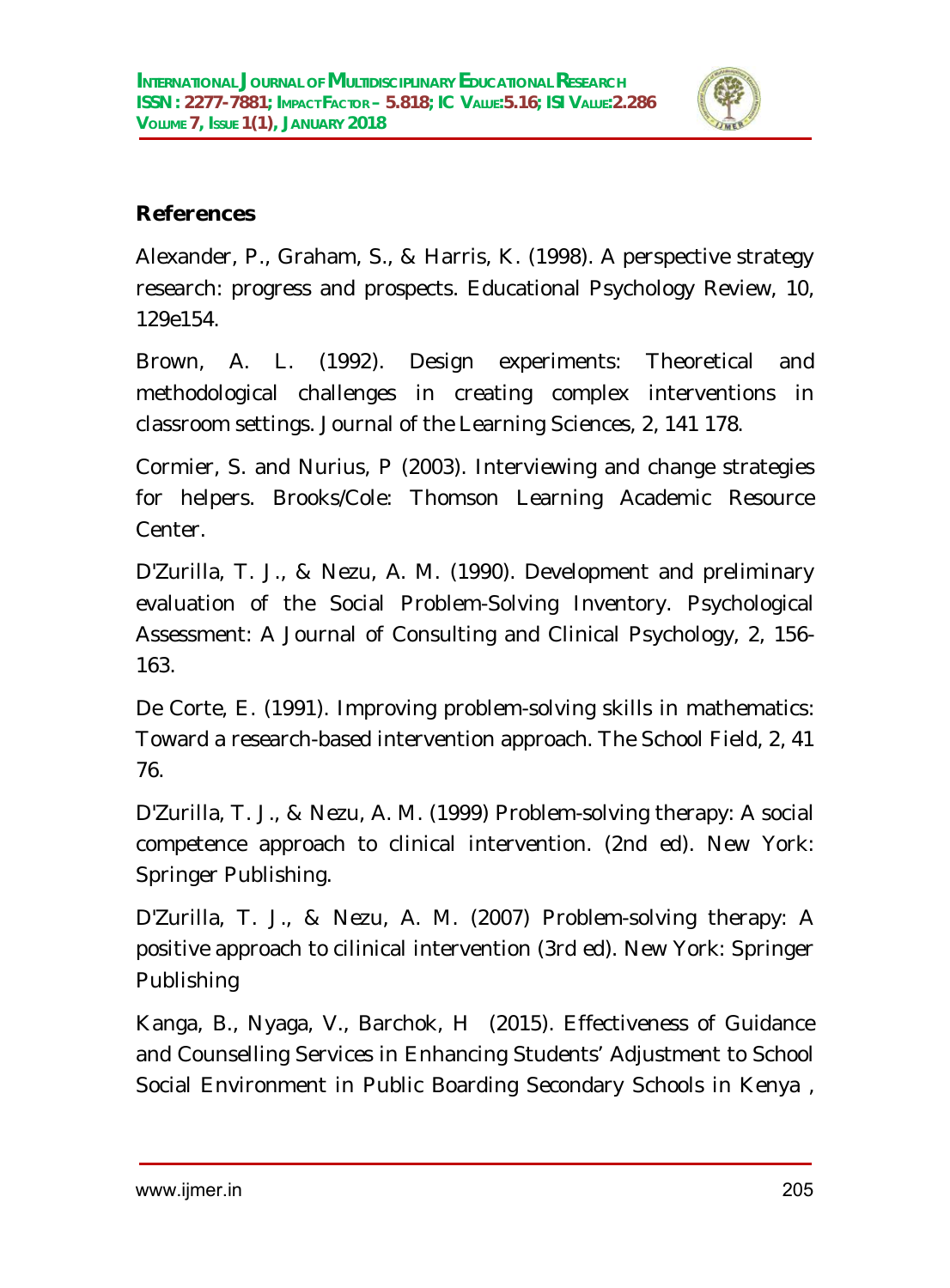

Research on Humanities and Social Sciences, Vol.5, No.16, ISSN (Paper)2224-5766 ISSN (Online)2225-0484 (Online)

Mahrieh , K. (2016). Maharat Hal Al- Moshkilat ,afkar-affak journal, No.12,Dec,123-147.

Melham, S (2001). Saykoloja Al Ta'alum wa Al-Ta'leem, Dar Almaysara la Anasherm, Amman, Jordan.

Natesan, M.,Hutagalung,F., Lau Poh, Rushdan ,A. (2016). Effectiveness of Guidance and Counseling Services Amongst Secondary School Teachers in Malaysia, American Scientific Publishers ,Vol. 22, 2014– 2016.

NAZLI, S(2016). Turkish Police Academy Comprehensive Development Guidance Program Process, Journal of Theory and Practice in Education, 12(3), 590- 607

OECD (2014). Creative Problem Solving: Students' Skills in Tackling Real-Life Problems, Volume V, PI SA, OECD Publishing.

Pressley, M., & Hilden, K. (2006). Cognitive strategies. In D. Kuhn, & R. Siegler (Eds.), Cognition, perception, and language (6th ed.).. In Damon, W., & Lerner, R. M. (Eds.), Handbook of child psychology, Vol. 2 (pp. 511e556) Hoboken, NJ: Wiley.

RodroAguez-Fornells,A., Maydeu-Olivares, A. (2000). Impulsive/careless problem solving style as predictor of subsequent academic achievement. Personality and Individual Differences, 28, 639- 645.

Tan, E., Goh, M. (2002). Vocational psychology and career counseling in Singapore, Psychology in Singapore: Issues of an emerging discipline (pp. 60-82). Singapore: McGraw-Hill Education (Asia).

Wambui, A (2015). Effectiveness of Guidance and Counseling Services in Secondary Schools in Kenya: A Case Study of Githunguri Sub-